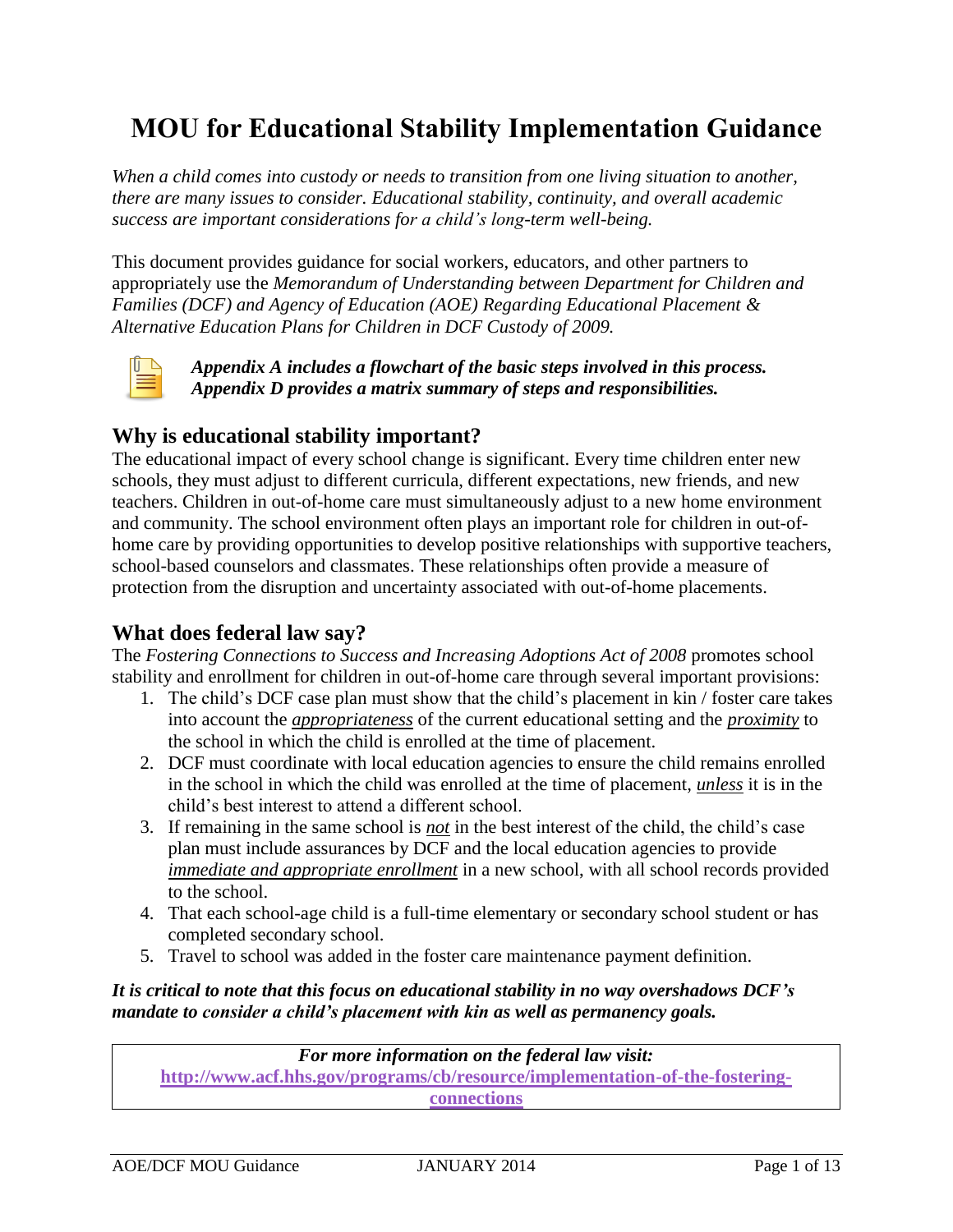# **How does this fit with Vermont's law and the MOU?**

Vermont law specifies that students attend school to the town school district in which they live. Therefore to promote educational stability and continuity, AOE and DCF created the Memorandum of Understanding (MOU) for the benefit of all children in custody of the state. The MOU does two things: (1) Describes the *Best Interest Determination* (BID) for teams to decide what educational placement is in the student's best interest, and (2) outlines the steps necessary for requesting that a student attend school outside of his or her school district. *Please note:* The MOU provides a mechanism to support *all children in custody*. However *a separate request for each child is needed* following the steps outlined below.

## **How should an Education Best Interest Determination (BID) be conducted?**

*The Child's Social Worker is the designated guardian and is responsible for making the Best Interest Determination. Social workers should seek input and/or convene a team meeting including the educational surrogate if child is receiving or being evaluated for special education services. This meeting will determine the educational best interest within 3-5 business days after a change in a child's living arrangement (or as soon as possible when school is not in session).* 

After DCF determines the most appropriate residence for a child (taking into account the *appropriateness* of child's educational setting and *proximity* to school), the Fostering Connections Act and Vermont MOU specify that the DCF social worker and school **must**  collaborate to determine the school placement that is in the child's best interest when his or her residence changes. Rather than decide alone, it is recommended that a team of those most invested in the child's education participate with DCF and the schools to reach this decision. This includes the child / youth, parent, and other family members and community and education partners and members of other meetings that have already occurred: Individualized Education Plan (IEP), Coordinated Services or Act 264 Plan (CSP), Educational Support Team (EST), etc. The MOU goes on to say that the decision should be based on child's history, present circumstances, and permanency needs.

#### *When a child attends an alternative educational setting*

When living arrangements change for a child who has been placed at an alternative educational setting, different rules apply. DCF must enroll the child in school in the town where they now reside. Then the IEP team in the new school, together with an IEP representative from the former school district, need to determine how the child's educational needs are to be met. If the same alternative education setting is recommended by this team, then the BID will inform the Local Education Agency (LEA) about the need for the child to remain stable. The LEA makes the final decision regarding which alternative setting the child will attend.



*Appendix B includes the [Education Best Interest Determination Evaluation Form](#page-6-0) to help teams reach recommendations for BID.*

### **When do you use the MOU?**

 When the education best interest determination recommendation is for the child in custody to go to school *outside the school district* where he or she lives.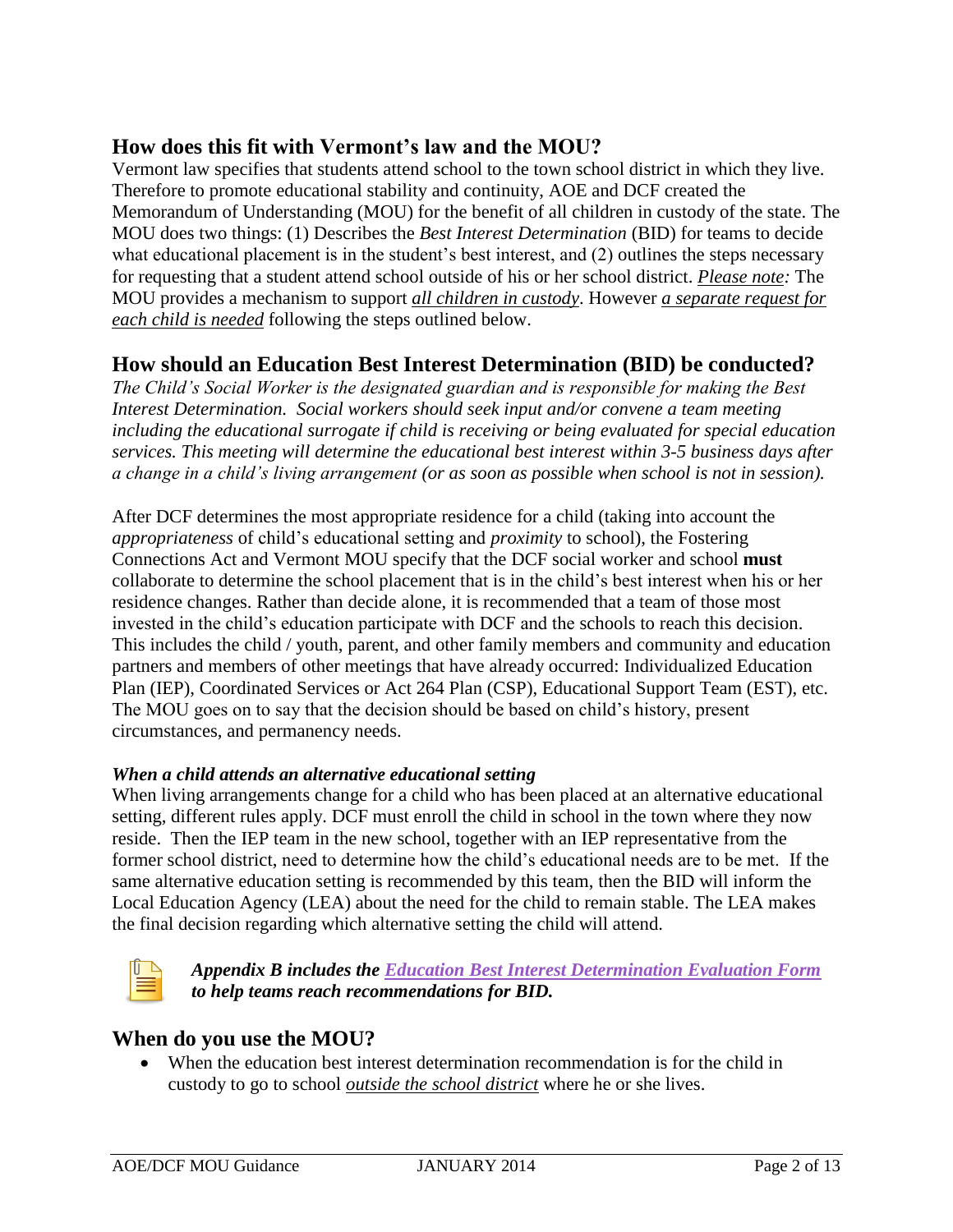The MOU is *not needed* if best interest determination recommendation is to attend school in the district he or she is living.

## **What are the MOU steps?**



*Appendix A includes a flowchart of the basic steps involved in this process. MOU steps are in a grey box in flowchart.*

# *IMPORTANT: Until the final decision has been made, and all appeals resolved, the student stays in current school.*

#### **Once a best interest determination is made with recommendation for school stability:**

1. *The DCF Social Worker sends the letter in Appendix C and the BID within 24 hours to* superintendents and principals for both the student's current school district and the one where the student is now living. The purpose of this letter is to request that child remain enrolled in the current school. The student should continue to be enrolled in the current school district while the request is pending.



*Appendix C includes a sample letter for DCF social workers.*

- 2. **If the current school district agrees** to keep the student enrolled, *the current school district superintendent shall send a letter to the Secretary of Education within 3 days*, copied to the Interagency Coordinator.
	- a. **How**: Superintendent requests an alternative education plan (not to be confused with alternative school setting), and residency assignment under 16 V.S.A. § 1075(b) and (c). Letters should contain the student's name, and the beginning and ending dates of the requested alternative plan and indicate agreement between the home school and the school district where the student is placed. The Secretary will only consider requests for the current school year since much can change from year to year. For subsequent years a new BID needs to be conducted and if the recommendation is for educational stability, a new request needs to be made.
	- b. **Why**: So that the Local Education Authority (LEA) responsibility is clearly defined and the student can legitimately continue to be treated as a resident student for purposes of ADM, Child Count, Medicaid billing and special education formula reimbursement for the home school district.
- 3. **If the current school district agrees** to keep the student enrolled**,** *DCF Family services is responsible for transportation* for these students "deemed" by the commissioner to be in need of educational stability if no existing normalized transportation either exists or is appropriate for the needs of the student.
- 4. **If the request is denied** by the current school district then the *DCF Social Worker shall ask the reasons for the denial and make a request for their supervisor to begin review process within 3 days*.
	- a. To make a request for review, the DCF Social Worker shall send the supervisor and District Director the same materials sent to local school authorities including the case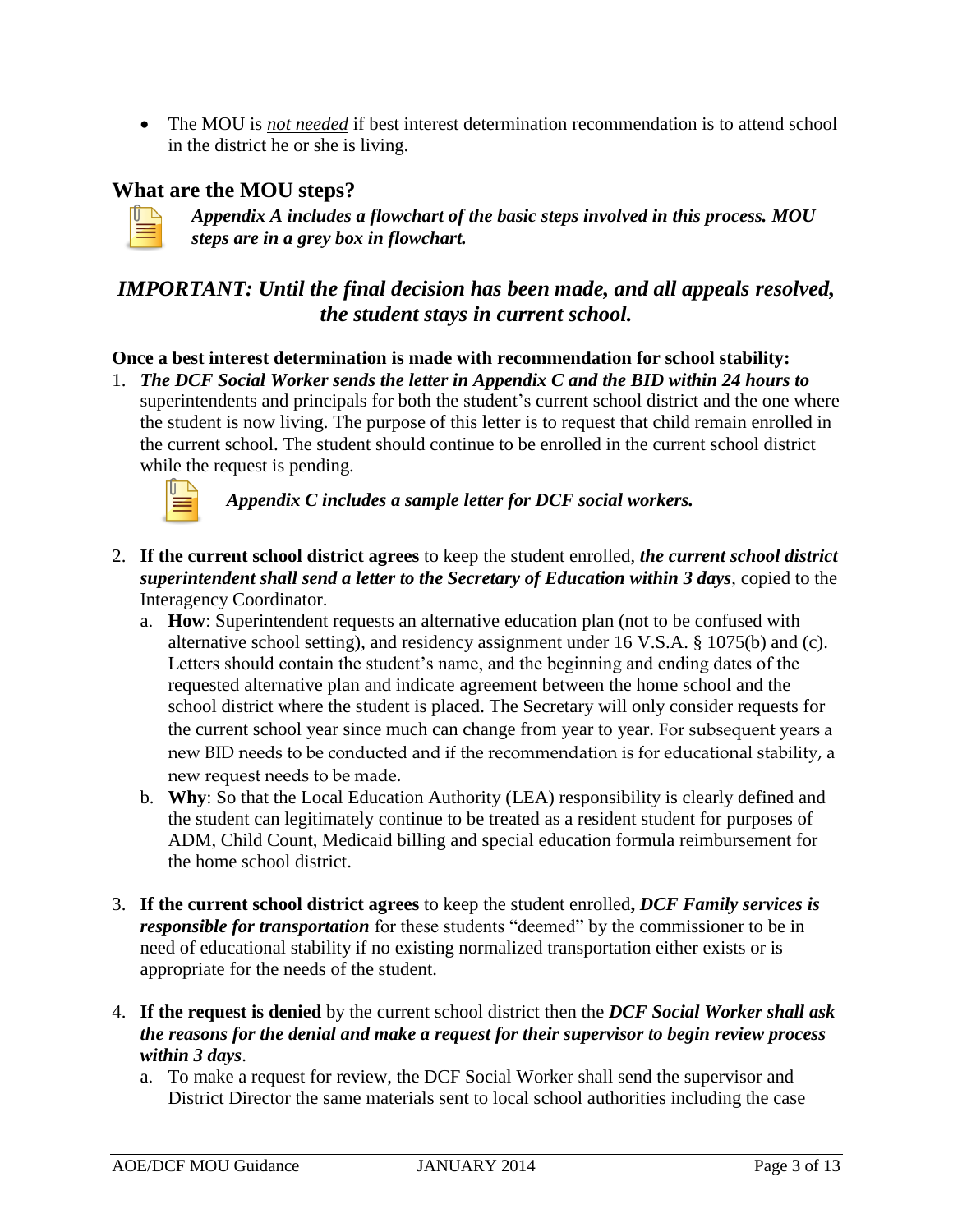plan and reasons for denial. DCF District Director shall forward this information to DCF Child Protection and Field Operations Director.

- b. The school district shall contact the AOE State Interagency Coordinator, send the documentation and reasons for denial.
- c. DCF Child Protection and Field Operations Director and AOE State Interagency Coordinator shall review the information provided, make recommendations to local players, and decide whether to refer to DCF Commissioner and AOE Secretary.
- **5. If request is still denied, the documentation and reasons for referral shall be given to the DCF Commissioner**
	- *a.* The *DCF Commissioner reviews materials and may make a request to the AOE Secretary* who will make a determination about the MOU within 5 business days of the request and will communicate the decision to the DCF commissioner.
	- b. During this time, the student remains enrolled in the current school district placement unless, or until, there is an adverse decision by the Secretary of AOE to NOT continue the student's enrollment.
	- c. At that point, the Family Services *social worker shall enroll the student in the new school district* where the parent(s) reside(s). However, the social worker shall work closely with both the current school district and the new school district to coordinate timing of the move so the student will not lose credit, and that it happens during a natural semester break for a smoother more successful school transition.

# **Special Considerations for Three Situations**

Below are three examples to help illustrate how to provide educational stability and continuity for students in custody consistent with the MOU, federal and Vermont law, as well as which agency funds each situation.

#### **Example 1: A student in the custody of DCF Family Services moves from home to a kin / foster home outside the district of parent's residence, and the team, through the best interest determination, agrees the home district is in the student's best educational interests.**

- Services eligible for reimbursement for these students are the same as for any other resident student.
- Schools are not eligible to receive "state-placed" reimbursement for their own students, if the parent(s) reside in their district.

#### **Example 2: A student in the custody of DCF Family Services moves home from a kin / foster placement outside the home district.**

- When a student moves home from a kin / foster home outside the parent(s) school district, usually educational responsibility shifts immediately to the home school district.
- However there is an option for the student to remain enrolled in the school the student is currently attending through the end of the school year as a "state placed student."
- If a student is in need of educational stability, although they have returned home, the school district they currently attend can request the Secretary of the Agency of Education to "deem" the student in need of educational stability, which would allow "state-placed" funding to continue through the end of the current school year.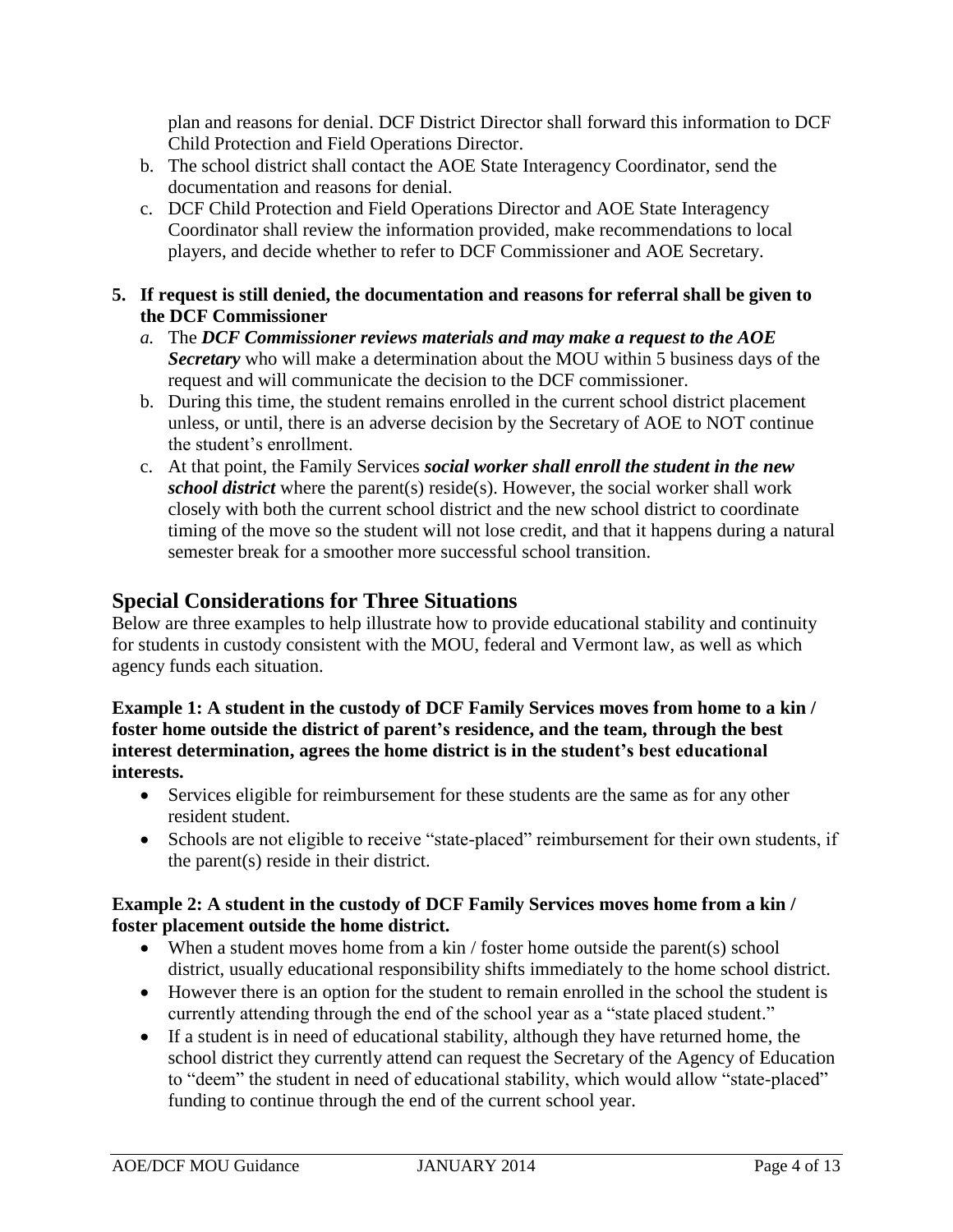DCF Social Worker may need to inform a judge of the MOU and the potential educational implications that custodial changes may have on a student's well-being.

#### **Example 3: A Family Services custodial student moves from a kin / foster home outside parent(s) school district to another kin / foster home outside parent(s) school district.**

- If the school districts agree it is in the best educational interests of the student to remain in the current school district, the schools may seek continued "state placed" funding by sending a request for approval of an alternative plan for the education of the student to the Secretary of Education, copied to the interagency coordinator.
- Under [16 V.S.A. § 1075 \(c\)](http://www.leg.state.vt.us/statutes/fullsection.cfm?Title=16&Chapter=025&Section=01075) the Secretary of Education can agree to an alternative plan for the education of the student requested by the school districts, with the school district's assessment that it is in the student's best educational interests. The secretary has indicated general agreement with such requests.
- Specific requests still need to be made, so that the responsible LEA is clearly defined, for specific dates. This allows all of the "state placed" billing to continue as if the student was still residing in the district they are attending.

# **Who can I contact with questions and help interpreting the MOU?**

- Child Welfare: Karen Shea [Karen.shea@state.vt.us](mailto:Karen.shea@state.vt.us)
- Education: Mike Mulcahy [Mike.Mulcahy@state.vt.us](mailto:Mike.Mulcahy@state.vt.us)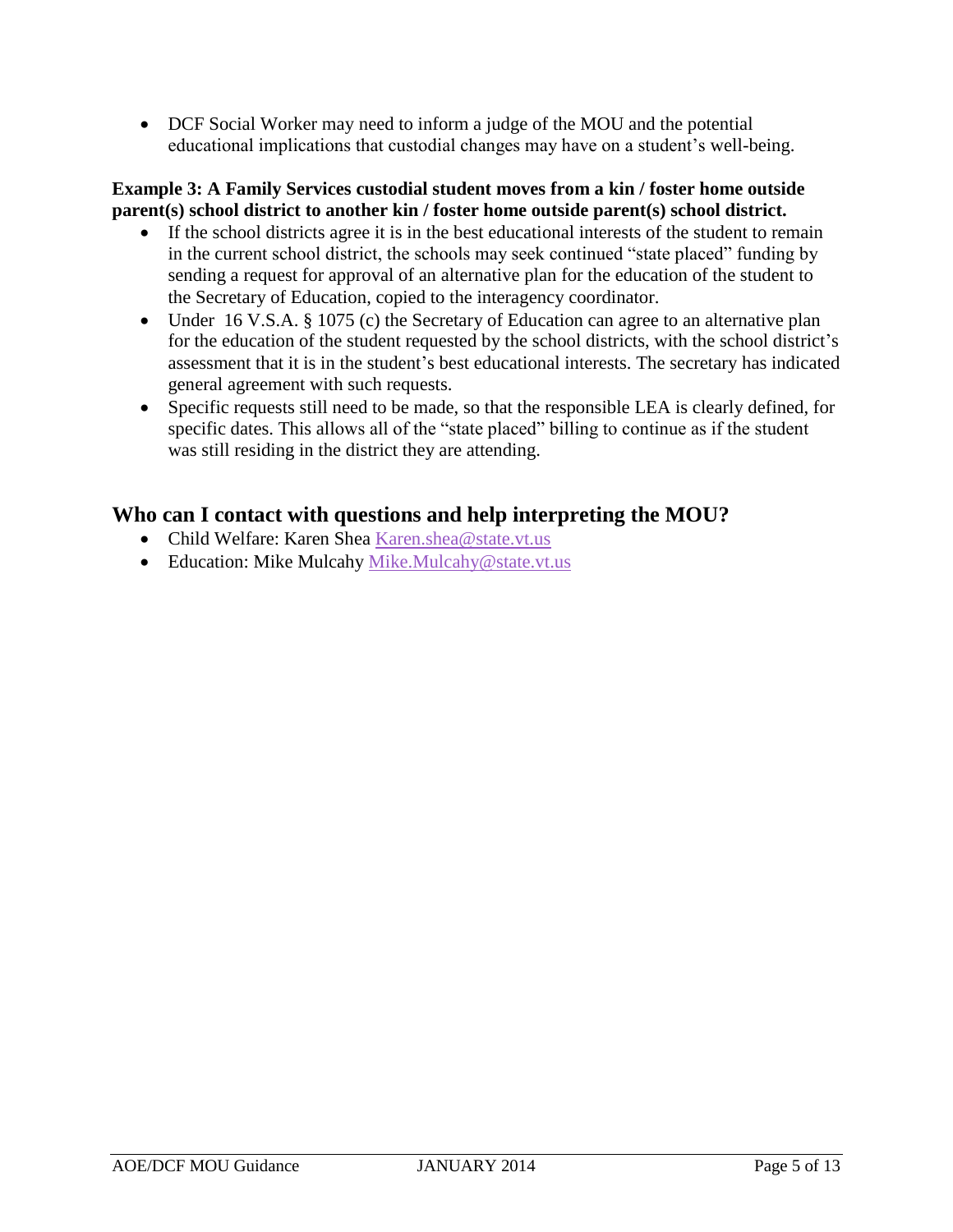# **Appendix A AOE / DCF Best Interest Determination & Flowchart**

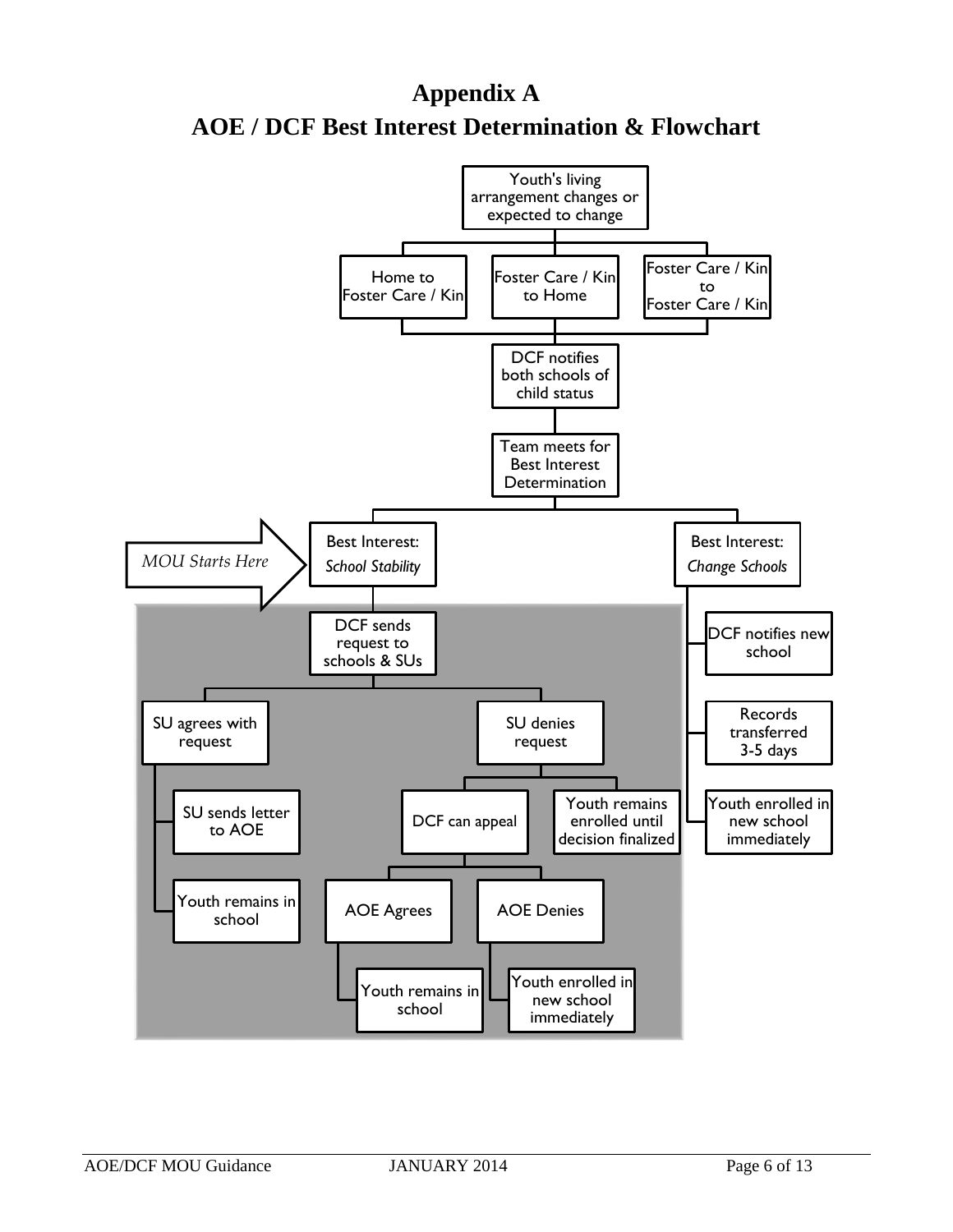## **Education Best Interest Determination Evaluation Form**

**Available online at: [http://vtfutres.org/](http://vtfutres.org/wp-content/uploads/2013/10/Fillable-BID-Form.pdf)**

<span id="page-6-0"></span>Child's Name: \_\_\_\_\_\_\_\_\_\_\_\_\_\_\_\_\_\_\_\_\_\_\_\_\_\_\_\_\_\_\_\_\_\_\_\_\_\_\_\_\_\_\_\_\_\_\_\_\_\_\_\_\_\_\_\_\_\_\_\_\_\_\_\_\_

DCF Family / Child #: <br>Child's Education ID#:

#### **Instructions:**

This process is based on the assumption that a student should remain in their current school<sup>\*</sup> *unless* the considerations on the following pages indicate that *a change of school placement is in the child's best interest*.

- This form is to be filled out at the child's date of placement and each time there is a change in living arrangement.
- Individuals with insight into the child's educational best interest are encouraged to participate in a BID meeting or conversation.
- You may use relevant information from recent meetings (i.e., EST, CSP, IEP or 504).

**\****Current school* is defined as the school the child is attending *prior* to a change in living arrangement.

Current School and Supervisory Union/School District: \_\_\_\_\_\_\_\_\_\_\_\_\_\_\_\_\_\_\_\_\_\_\_\_\_\_

Previous School(s): \_\_\_\_\_\_\_\_\_\_\_\_\_\_\_\_\_\_\_\_\_\_\_\_\_\_\_\_\_\_\_\_\_\_\_\_\_\_\_\_\_\_\_\_\_\_\_\_\_\_\_\_\_\_\_\_\_\_\_\_\_

Current Grade: \_\_\_\_\_\_ Date of Best Interest Determination Meeting: \_\_\_\_\_\_\_\_\_\_\_\_\_\_\_\_\_\_\_\_\_\_\_\_\_\_\_\_\_\_\_\_\_

#### **Please list who was consulted and/or who attended a meeting about BID.**

| <b>Name</b> | <b>Title / Role</b>                       | <b>Contact Information</b> |  |
|-------------|-------------------------------------------|----------------------------|--|
|             | Child                                     |                            |  |
|             | Child's Primary Parents                   |                            |  |
|             | Child's extended family as<br>appropriate |                            |  |
|             | Kin/Foster Family                         |                            |  |
|             | <b>DCF</b>                                |                            |  |
|             | Educator                                  |                            |  |
|             | Educator                                  |                            |  |
|             | <b>GAL</b>                                |                            |  |
|             | Service providers                         |                            |  |
|             | <b>Educational surrogate</b>              |                            |  |
|             | Other                                     |                            |  |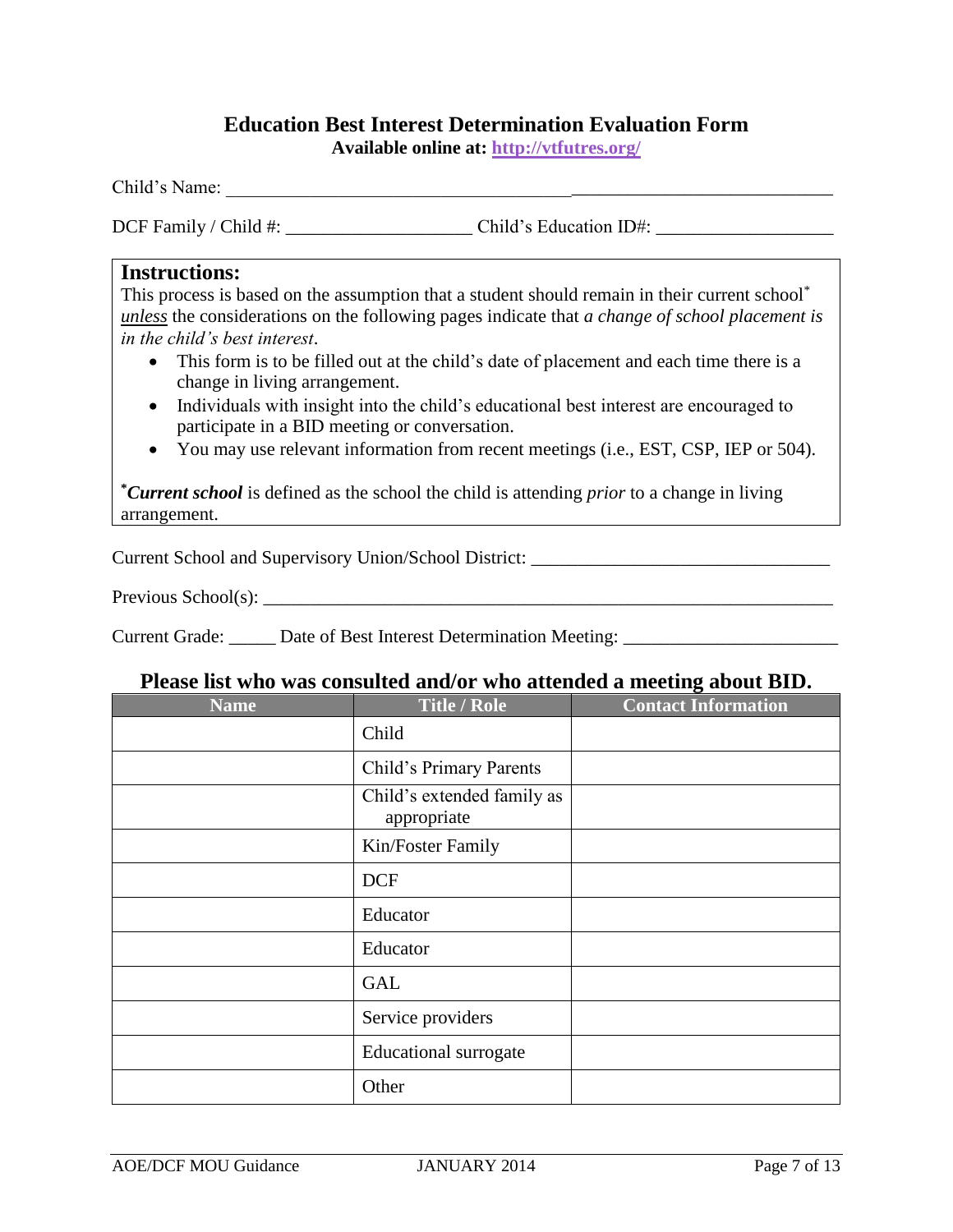# **Documentation and Records**

Which of these were used for BID? *Check all that apply and include in chart:* 

| Report cards     | <b>IEP</b>        | Emails or        |
|------------------|-------------------|------------------|
| Progress reports | 504 Plan          | correspondence   |
| Achievement data | Coordinated       | from individuals |
| (test scores)    | Services Plan (or | consulted        |
| Attendance data  | Act 264 Plan)     |                  |
| Other:           |                   |                  |

| <b>Considerations</b>                                                                                                                                                             | $\overline{\mathbf{Yes}}$ | N <sub>0</sub> |
|-----------------------------------------------------------------------------------------------------------------------------------------------------------------------------------|---------------------------|----------------|
| 1. The child believes that remaining in their current school is in their best<br>interest.                                                                                        |                           |                |
| Consider social interactions, bullying, privacy issues, academics, extracurricular<br>activities.                                                                                 |                           |                |
| Key factors in decision:                                                                                                                                                          |                           |                |
| 2. The parents/prior custodians believe that remaining in the current school is in<br>the child's best interest.                                                                  |                           |                |
| Key factors in decision:                                                                                                                                                          |                           |                |
| The distance to their current school will be appropriate for a daily commute.<br>3.<br>Key factors in decision:                                                                   |                           |                |
| The child has attended the current school for a long time or is attached to the<br>4.<br>school.                                                                                  |                           |                |
| Consider incudes the child's ties to his or her current school, including<br>significant relationships and involvement in extracurricular activities.<br>Key factors in decision: |                           |                |
|                                                                                                                                                                                   |                           |                |
| Safety considerations favor remaining in the current school.<br>5.<br>Key factors in decision:                                                                                    |                           |                |
|                                                                                                                                                                                   |                           |                |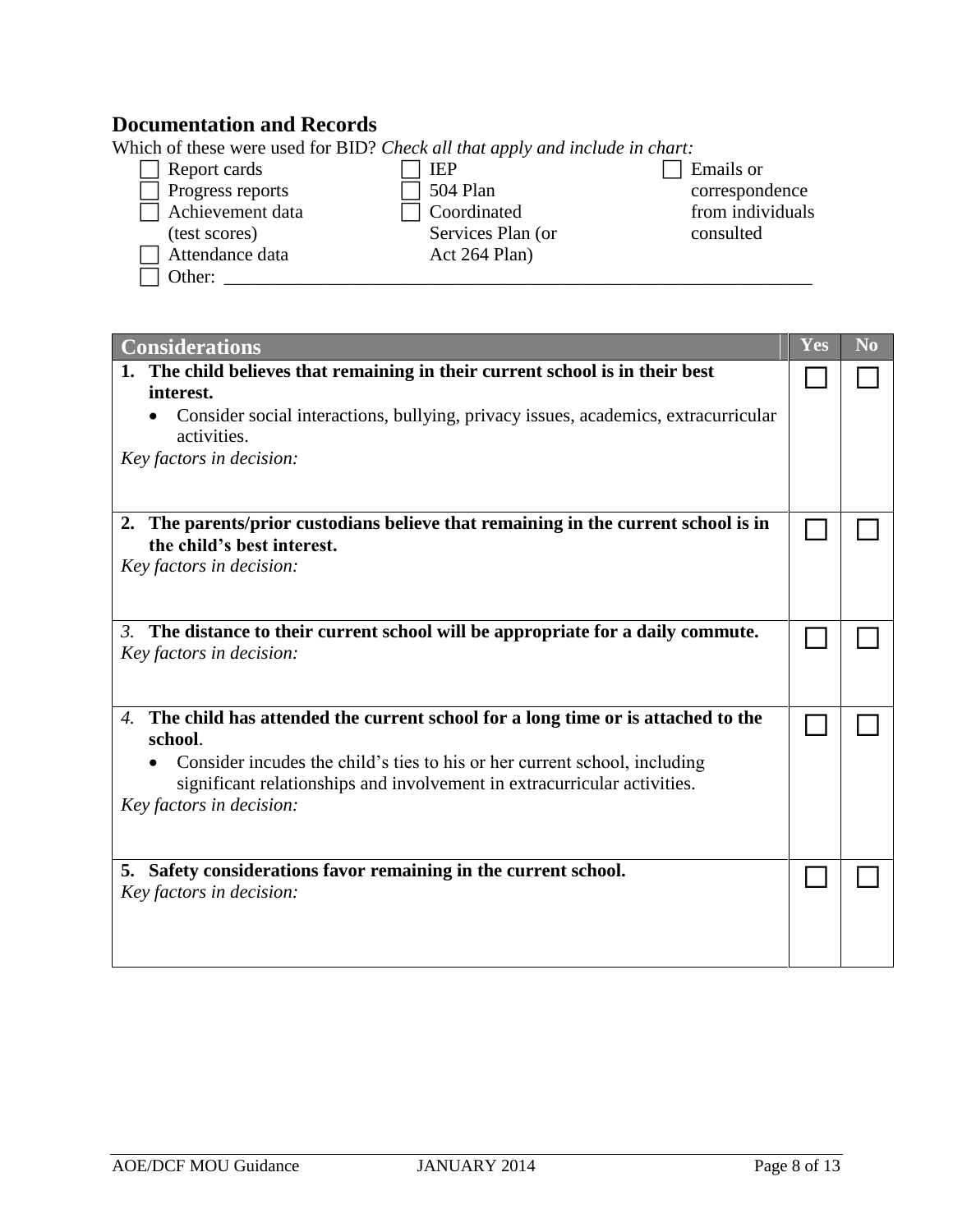| <b>Considerations</b>                                                                                                                                                                                                                                                                                                                                                                                                                                                                                   |  |  |
|---------------------------------------------------------------------------------------------------------------------------------------------------------------------------------------------------------------------------------------------------------------------------------------------------------------------------------------------------------------------------------------------------------------------------------------------------------------------------------------------------------|--|--|
| 6. Remaining in the same school will positively impact the child's social,<br>emotional, and/or behavioral well-being.<br>The effects of trauma on learning including attention, concentration, mood,<br>interpersonal trust, and communication. A child who has experienced trauma<br>can benefit immensely from remaining in their same classroom and school, even<br>when they move to a new home or a new part of town.<br>Where do the child's siblings attend school?<br>Key factors in decision: |  |  |
| 7. Remaining in the same school will positively impact the child's academics.<br>Consider how the child is performing academically in the current school and the<br>child's academic/career goals. Also, students on average lose 6 months of<br>academic progress for each school change.<br>Key factors in decision:                                                                                                                                                                                  |  |  |
| 8. The child's permanency goal, plan and expected date for achieving the<br>permanency (reunification, guardianship, or adoption) support remaining in<br>their current school placement.<br>DCF is required to place a child with a relative when appropriate. This factor<br>may override a child remaining in their current school.<br>The initial permanency goal for most children is to be reunited with their<br>primary parents.<br>Key factors in decision:                                    |  |  |

## **Best Interest Determination Summary**

Please summarize the key factors influencing the decision of the team below: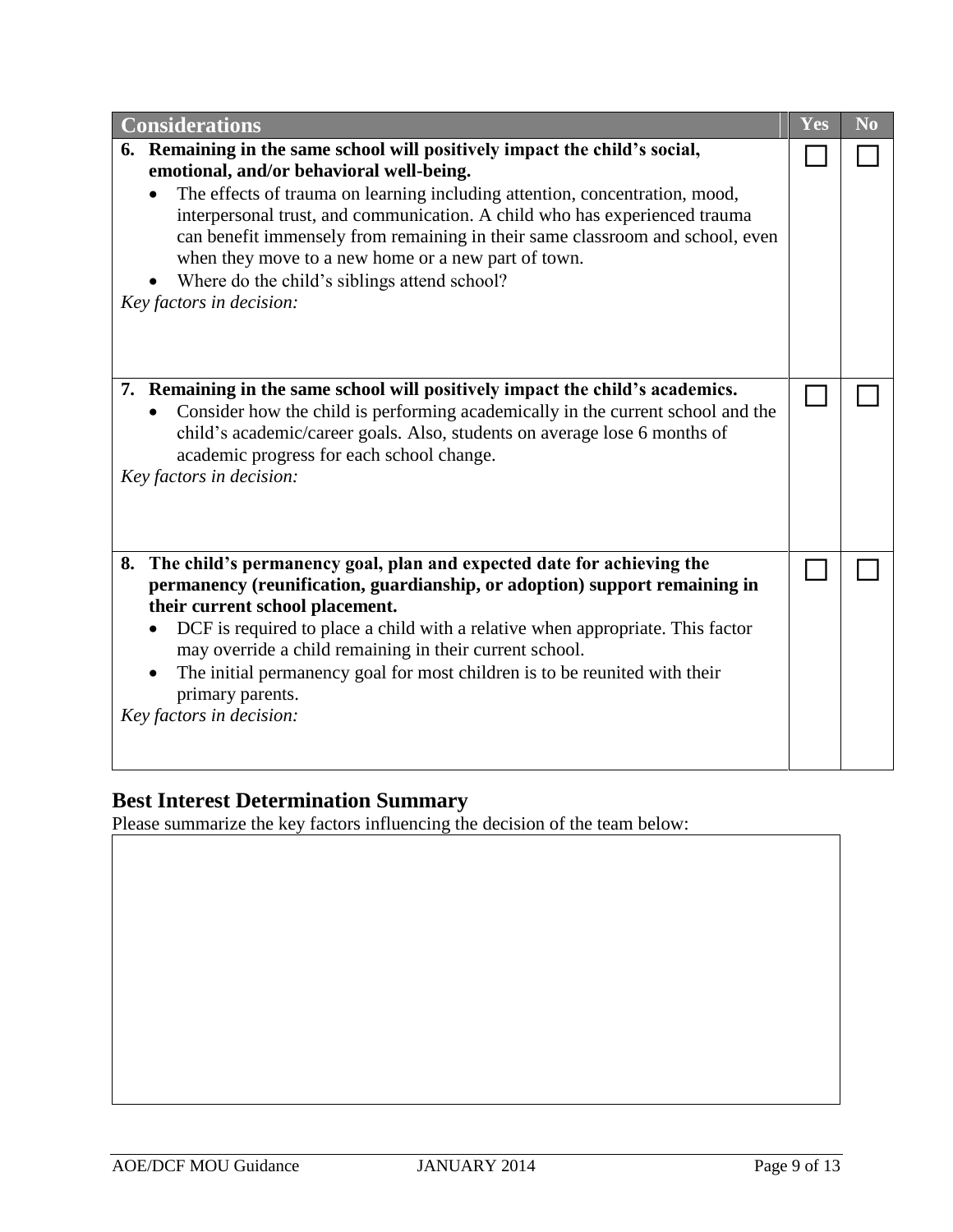## **Education Best Interest Determination Recommendation of the Team**

| $\Box$ The student shall remain in the same school where the child is currently enrolled. |  |                                                                                                     |  |
|-------------------------------------------------------------------------------------------|--|-----------------------------------------------------------------------------------------------------|--|
|                                                                                           |  |                                                                                                     |  |
|                                                                                           |  |                                                                                                     |  |
|                                                                                           |  | Transportation will be paid for by what agency?                                                     |  |
|                                                                                           |  |                                                                                                     |  |
|                                                                                           |  | $\Box$ Based on the best interest determination, a change in school placement is needed (see below) |  |

 $School:$   $\qquad \qquad \qquad \qquad \qquad \qquad \qquad \qquad \text{SU}/\text{SD:}$   $\qquad \qquad \qquad \qquad \qquad \qquad \qquad \qquad \qquad \qquad \text{SU}/\text{SD:}$ 

Individual responsible for enrolling child in school:

#### **If a change in educational placement is needed:**

- 1. The child's school transfer date should be determined by the child's best interest. Does it coincide with a logical juncture in the child's academic or personal progress (e.g., after an event that is significant to the child or end of the school year)?
- *2.* Enrollment in the new school should take place without interruption of the child's education, with all education records provided to the new school. *(See interagency guidelines).*

*The team disagrees on the best interest determination for the child. If so, next steps are:*

- o DCF Social Worker sends supervisor and District Director all materials shared with local school authorities including the case plan and reasons for denial. DCF District Director shall forward this information to DCF Child Protection and Field Operations Director.
- o The school district shall contact the AOE State Interagency Coordinator, send the same documentation and reasons for denial.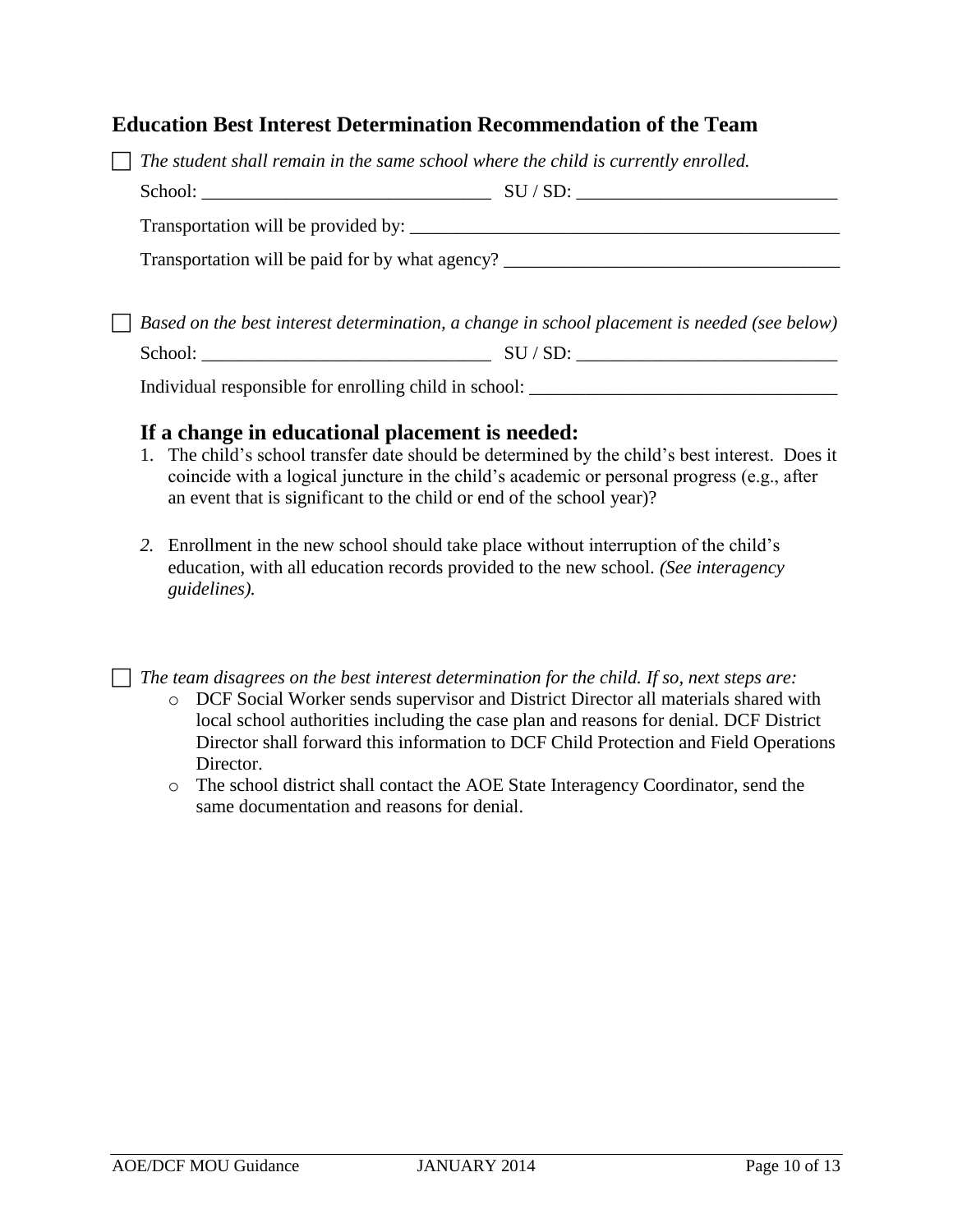# **Appendix C Sample Letter for DCF Social Workers**



Family Services 103 South Main Street Waterbury, VT 05671-2401 Phone: (802) 241-2131 Fax: (802) 241-2407

[**Date**]

Name of School District Address of Superintendent's Office

Dear Superintendent:

I am writing from the Department for Children and Families to request that **[Child's Name]**, who came into state custody on **[Date of custody]**, maintain school placement at **[Name of School]**.

The child has moved to the home of **[Name of Resource Family]** at **[Resource Family Address]**.

This child's mother, [**Name**], lives in [**Town**]. This child's father, [**Name**], lives in [**Town**].

Attached is a copy of the *Best Interest Determination Evaluation Form* that has been completed by input from this student's team. This document and attachments outline the student's educational needs and why those needs can be best met by the student remaining in their current school.

Thank you!

Sincerely,

Social Worker

Cc: Principal Superintendent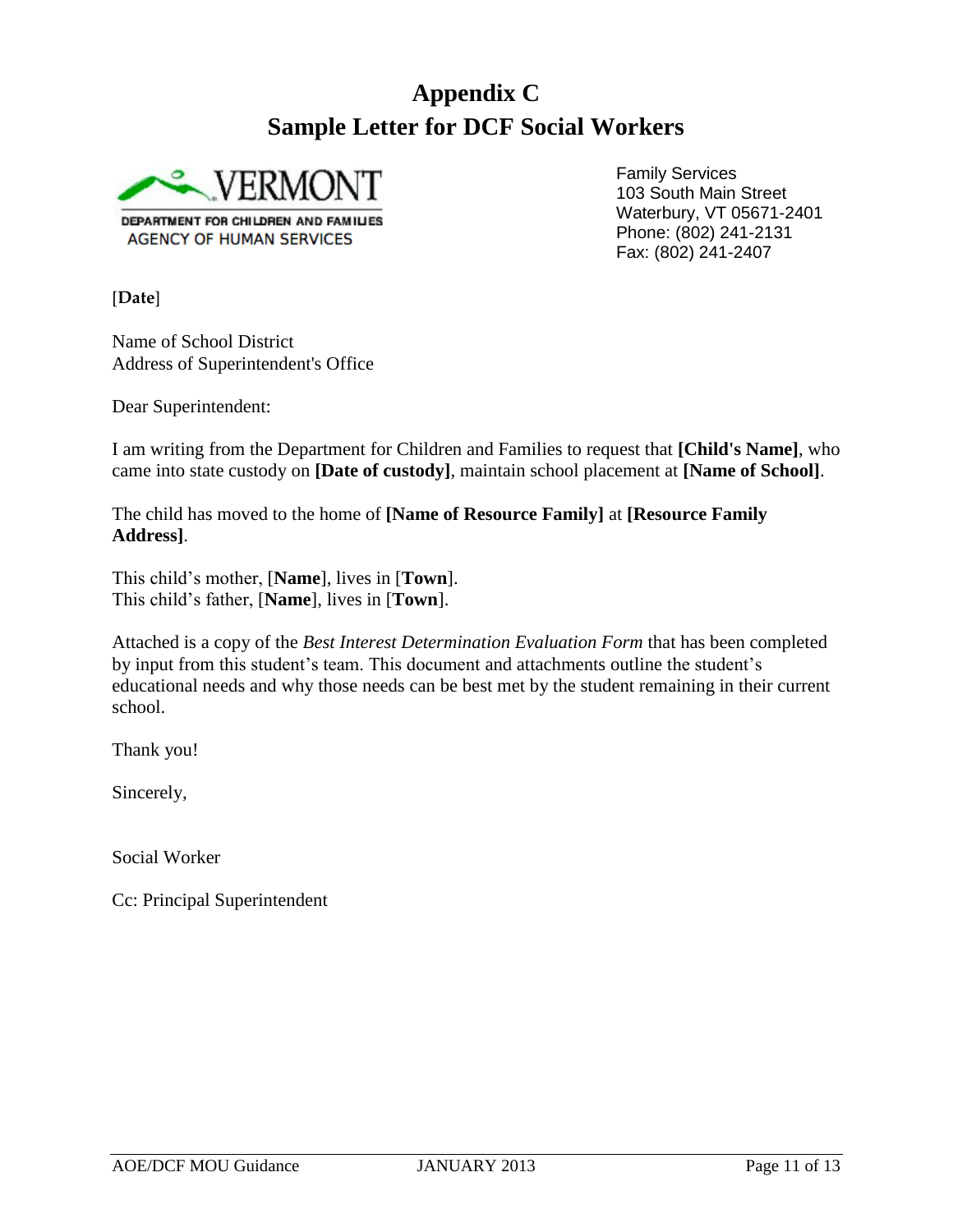# **Appendix D Matrix for Implementation of AOE-DCF MOU**

|                                     | "State-placed" in both<br>school districts- Seeking<br>continued enrollment<br>although moved                                                                                                                                                                                                                                                                                                                                                                        | "State-placed" where<br>living/seeking enrollment in<br>home school district<br>(Could be recently removed<br>from home and needs to remain<br>in home school)                                                                                                                                                                                                            | "State-placed" in one school<br>district and then placed at<br>home still in DCF Family<br>Services custody.                                                                                                                                                                                                                                                                                                                                                                                                                                                       |
|-------------------------------------|----------------------------------------------------------------------------------------------------------------------------------------------------------------------------------------------------------------------------------------------------------------------------------------------------------------------------------------------------------------------------------------------------------------------------------------------------------------------|---------------------------------------------------------------------------------------------------------------------------------------------------------------------------------------------------------------------------------------------------------------------------------------------------------------------------------------------------------------------------|--------------------------------------------------------------------------------------------------------------------------------------------------------------------------------------------------------------------------------------------------------------------------------------------------------------------------------------------------------------------------------------------------------------------------------------------------------------------------------------------------------------------------------------------------------------------|
| <b>Statutes</b><br>that apply       | 16 V.S.A. §1075 (b) (c)<br>Secretary agrees to an<br>alternative plan for the<br>education of the student<br>when student is state placed<br>in both current and former<br>placements and school<br>districts agree on best<br>educational interest                                                                                                                                                                                                                  | 16 V.S.A. §1075 (b) (c)<br>Home school board decides if<br>student can attend<br>Letter to secretary to agree to<br>alternative plan<br>Home school requests letter.<br>16 V.S.A. § 1075 (b)<br>Pupil's legal residence shall be<br>determined by the board of<br>school directors of the district the<br>student seeks enrollment in, or<br>seeks tuition payments from. | $16$ V.S.A. § $11(28)(A)(B)$<br>Definition of "state-placed"<br>students usually excludes<br>students living at home.<br>16 V.S.A.<br>$§11(28)(D)(i)(I) \& (ii)$ can now<br>be "deemed" by secretary to be<br>in need of educational stability<br>therefore "state placed" when<br>remaining in custody placed at<br>home, remaining in former<br>school-time limited to current<br>school year.<br>16 V.S.A. § 1075 (b)<br>Pupil's legal residence shall be<br>determined by the board of<br>school directors of the district<br>the student seeks enrollment in, |
| What needs to<br>happen?            | The team including DCF and<br>both school districts<br>discusses what is in student's<br>best educational interests.<br>If it is to stay in previous<br>school district then school<br>district serving the student,<br>who will also be seeking<br>reimbursement, requests an<br>alternative plan for the<br>education of the student to<br>the Secretary of Education,<br>cc Interagency Coordinator<br>and both school districts'<br>special education directors. | The team, including DCF and<br>both school districts, discusses<br>what is in student's best<br>educational interests.<br>If it is enrollment at the home<br>school district, a request is made<br>to the Superintendent of Schools,<br>by DCF Family Services worker.                                                                                                    | or seeks tuition payments from.<br>Student needs to be enrolled in<br>home school district. In most<br>cases they will attend their own<br>school.<br>Secretary of Education can be<br>involved for deeming students<br>"state-placed" in situations<br>where the students best<br>educational interests are served<br>by remaining enrolled in the<br>public school they were<br>attending prior to being<br>returned home through either a<br>natural transition time. or<br>through the end of the current<br>school year                                       |
| Who is<br>responsible<br>to decide? | If team agrees for student to<br>remain enrolled in former<br>school district, School<br>district seeking continued<br>state placed funding requests<br>alternative plan for the<br>education of the student,<br>Secretary of AOE- grants<br>and assigns the district<br>serving the child to be the<br>LEA                                                                                                                                                          | Home school board decides if<br>student can attend:<br>If yes, request for alternative<br>plan sent to Secretary AOE and<br>Interagency Coordinator, cc'ing<br>both school districts special<br>education directors. Secretary<br>agrees to alternative plan, assigns<br>home school district LEA<br>allowing resident funding to<br>flow.                                | Home school district only if<br>student is placed at home and<br>attends home school.<br>Secretary or designee if request<br>for deeming sent in.<br>If student is deemed in need of<br>educational stability by the<br>secretary, student can be<br>funded as "state-placed" in<br>current non home school                                                                                                                                                                                                                                                        |